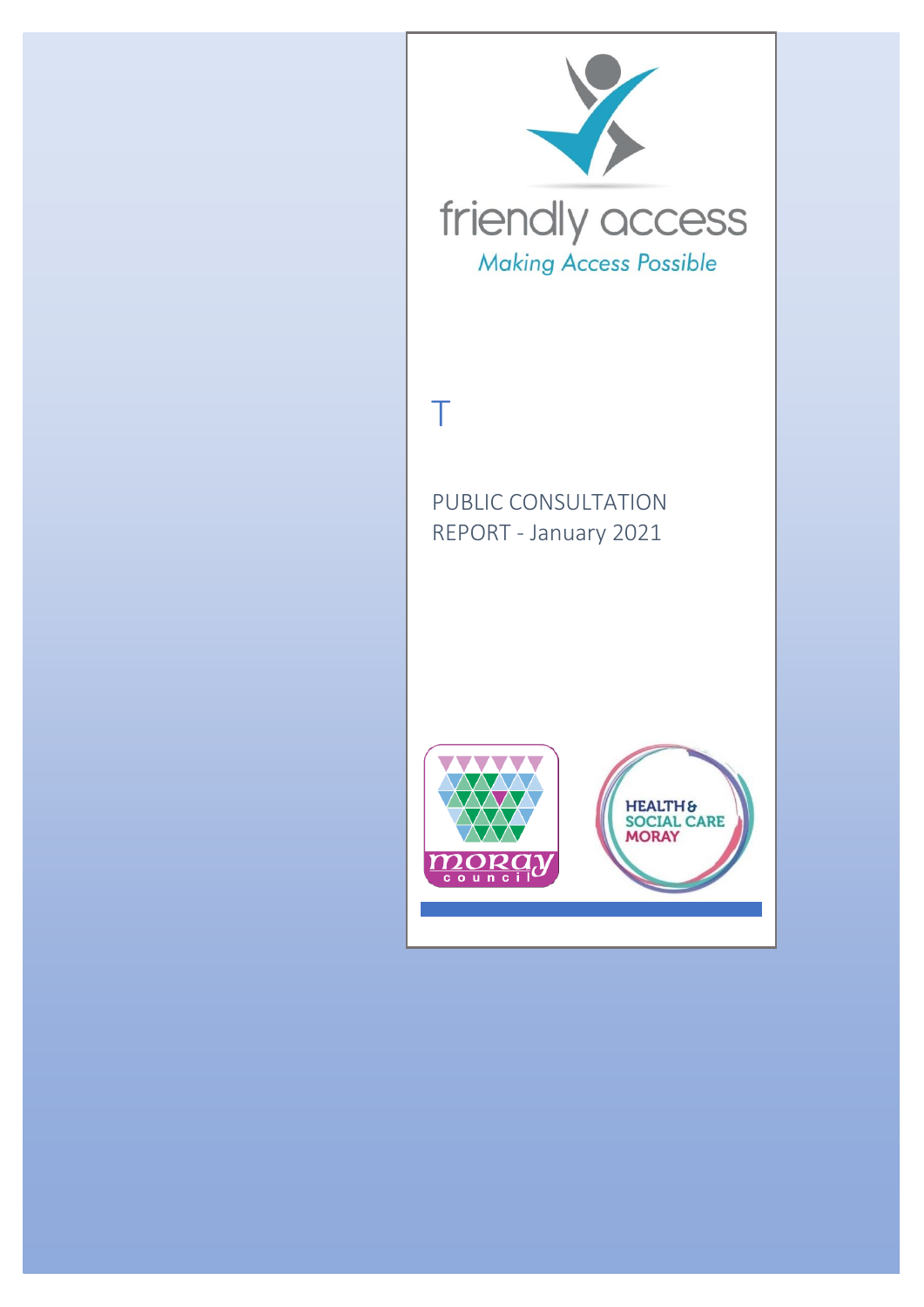#### FRIENDLY ACCESS PUBLIC CONSULTATION SURVEY REPORT – 'TRANSITIONS TO ADULTHOOD' POLICY (DRAFT) – JANUARY 2021

Friendly Access has now undertaken two surveys on transition from adolescence to adulthood.

- [Moving young people with Additional Support Needs \(ASN\) from council-run](https://friendlyaccess.org/wp-content/uploads/2020/09/Transition-Planning-Report-v1.4.pdf)  [Children's Services to Adult Services](https://friendlyaccess.org/wp-content/uploads/2020/09/Transition-Planning-Report-v1.4.pdf) (August 2020)<sup>1</sup>
- Transitions to Adulthood Policy (draft) Public Consultation Report (January 2021)

The first survey gathered the experiences of parents, carers and young people pre, current, and post transition planning. Building on the first survey, the second survey explores the issues highlighted to discover if the re-drafted transitions policy would potentially improve experiences and expectations of young people and their families, if the policy meets approval.

# Transitions to Adulthood Policy (Draft) - Consultation Report Summary

A total of 42 responded to the survey; an increase of 64% from the previous survey. Parents/ carers made up 85.7% (compared to 100% from the previous survey) of respondents with equal numbers from young people (7.1%) and staff (7.1%).



All 42 (100%) respondents are from within Moray.

*Parent/Carer = 36 (85.7%), Young Person = 3 (7.1%), Staff = 3 (7.1%), n=42*

<sup>1</sup> https://friendlyaccess.org/wp-content/uploads/2020/09/Transition-Planning-Report-v1.4.pdf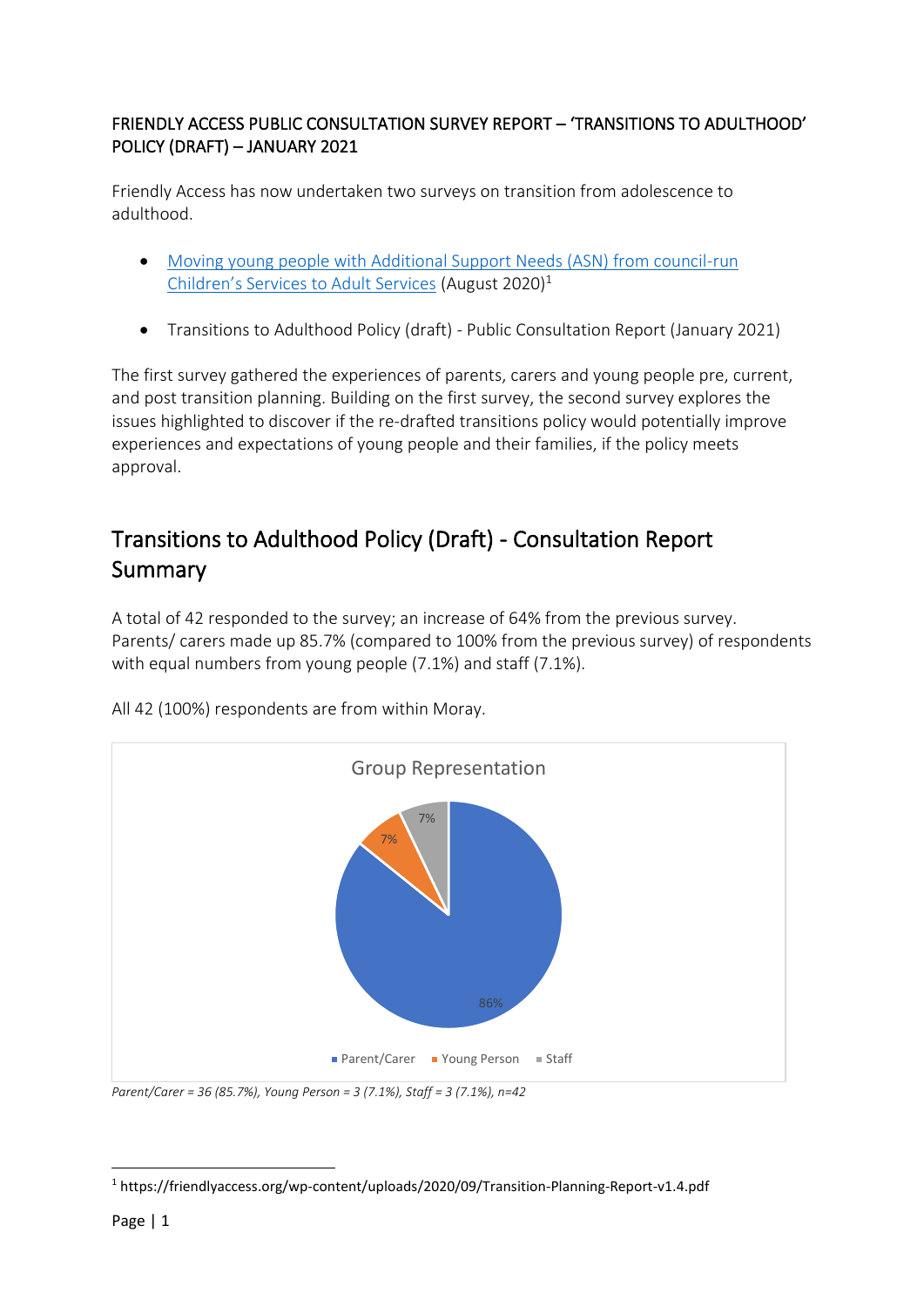The majority of respondents are either pre-transition stage (35.7%) or in the transition stage (47.6%) with only a few respondents who have left school (16.7%). While the transition stage has a similar percentage of respondents (50%) in the previous survey, there is almost a reversing of respondents from the first survey to the second survey with post transition stage (31% compared to 16.7%) and pre-transition stage (19% compared with 35.7%).

With the majority of respondents currently in or at a future transition stage, it would appear that the views of those people who will be impacted by the re-drafted policy has been reached.



*Pre-transition stage (4 years before leaving secondary school) = 15 (35.7%), Transition (1-3 years before leaving secondary school) = 20 (47.6%), Post transition (left secondary school) = 7 (16.7%)*

As young people may have a number of support plans currently in place, respondents were asked to tick as many as applied. 60% of respondents have at least one support plan or circumstance with 40% having not ticked any option.

Since the policy covers transitions for all young people, the respondents represent a wide range of circumstances from the most complex circumstances requiring high level of transition support to no additional needs requiring a lower level of support from universal services.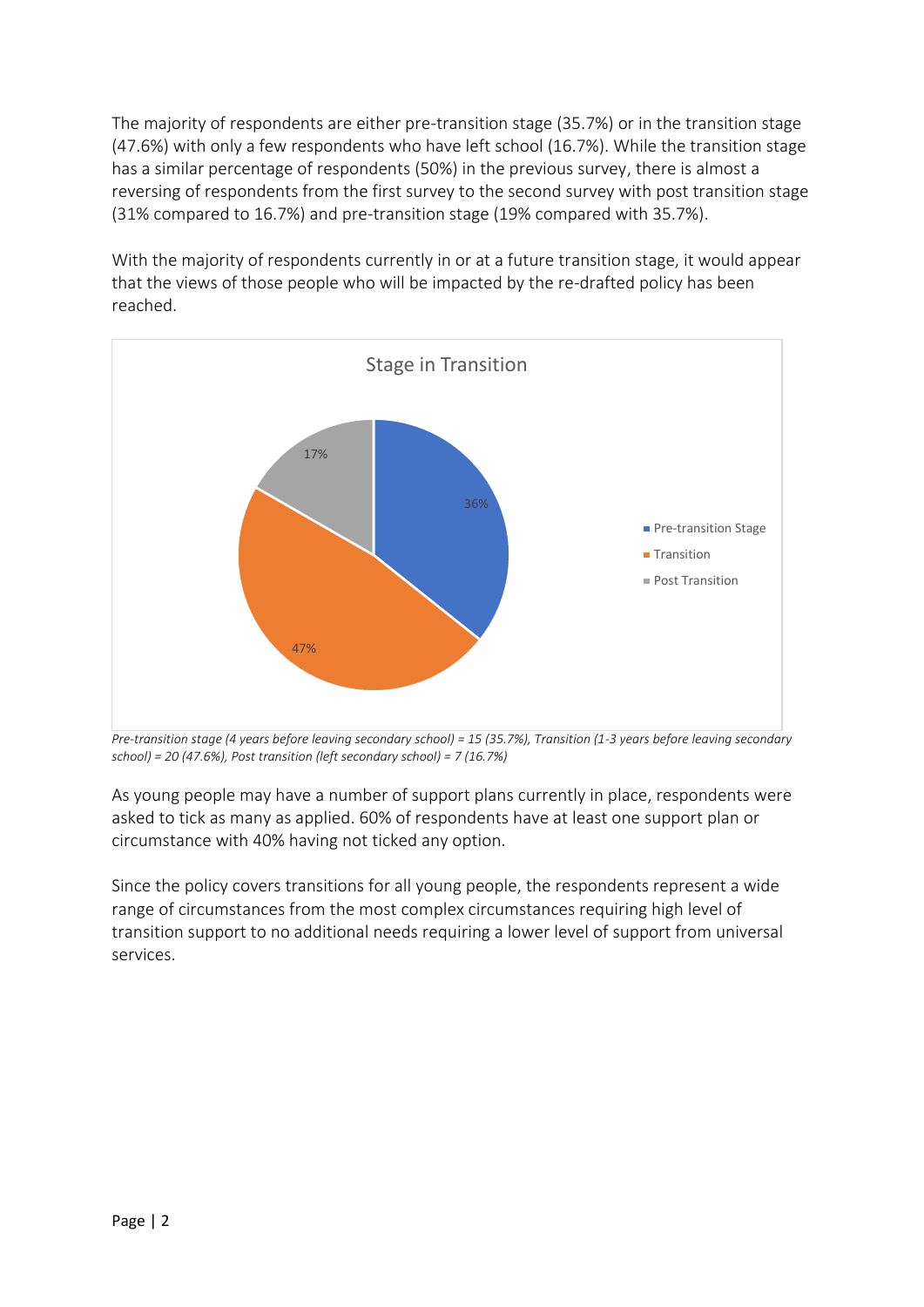

Individualised Educational Programmes and Disability are the most popular responses receiving around a quarter of the responses. Compared to the previous survey which asked a similar type of question, the Individualised Education Programme was given by half of the respondents. From both surveys a similar percentage are stated for Co-ordinated Support Plans (16.3% compared to 15%) and Looked After Children (both at 8%)



*Co-ordinated Support Plan = 8 (16%), Individualised Education Plan = 12 (25%), Child's Plan = 4 (8%), Disability = 12 (25%), Looked after child = 4 (8%), Care Experienced/ Care Leaver = 2 (4%), School placement = 7 (14%)*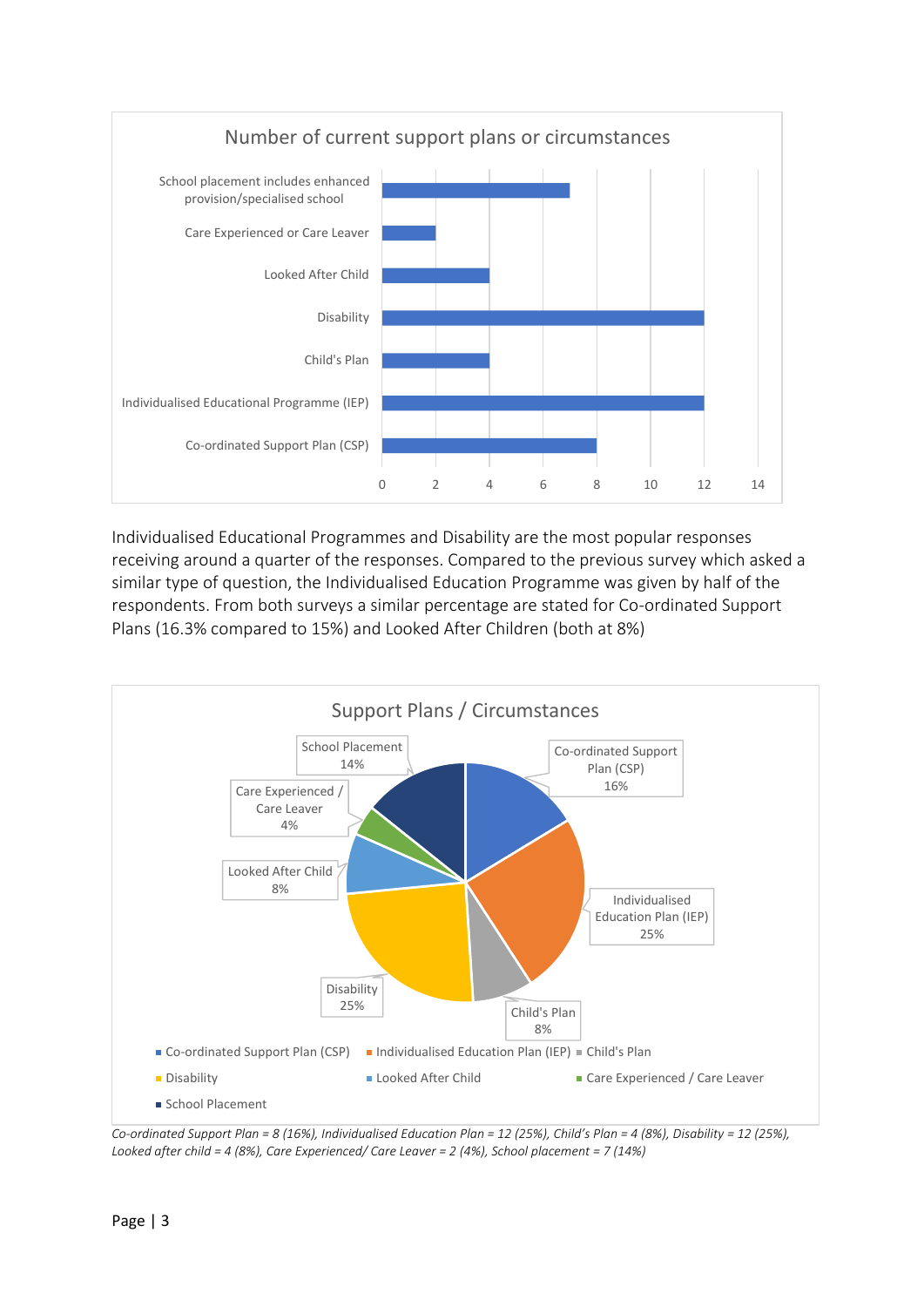## Policy context

We asked if this policy or relevant section clearly outlined the following:

#### Does this policy or relevant section clearly outline:

• Your rights and your child's rights

Almost 80% of respondents agree (39%) or strongly agree (41.5%) they would know their rights compared to the previous survey in which 67% were unsure of their rights. However, this still leaves about 1 in 5 respondents not totally clear about their rights to transition support.



*Strongly Agree = 16 (39%), Agree = 17 (42%), Somewhat Agree = 7 (17%), Disagree = 1 (2%), Strongly Disagree = 0 (0%)*

#### Does this policy or relevant section clearly outline:

- Who qualifies for transition support and services
- What level of support to expect
- How to access services and support
- What options you have

3 out of 4 respondents either agree or strongly agree that they are clear who qualifies for support and the level of support expected with no respondents disagreeing. However, the respondents are less clear about accessing services and support and their future options with a small number of respondents disagreeing or strongly disagreeing. While these are better results than the previous survey where 88% of respondents did not understand information around their options, these results imply that two sections ('how to access services, support' and 'what their options are') could be clearer in the policy.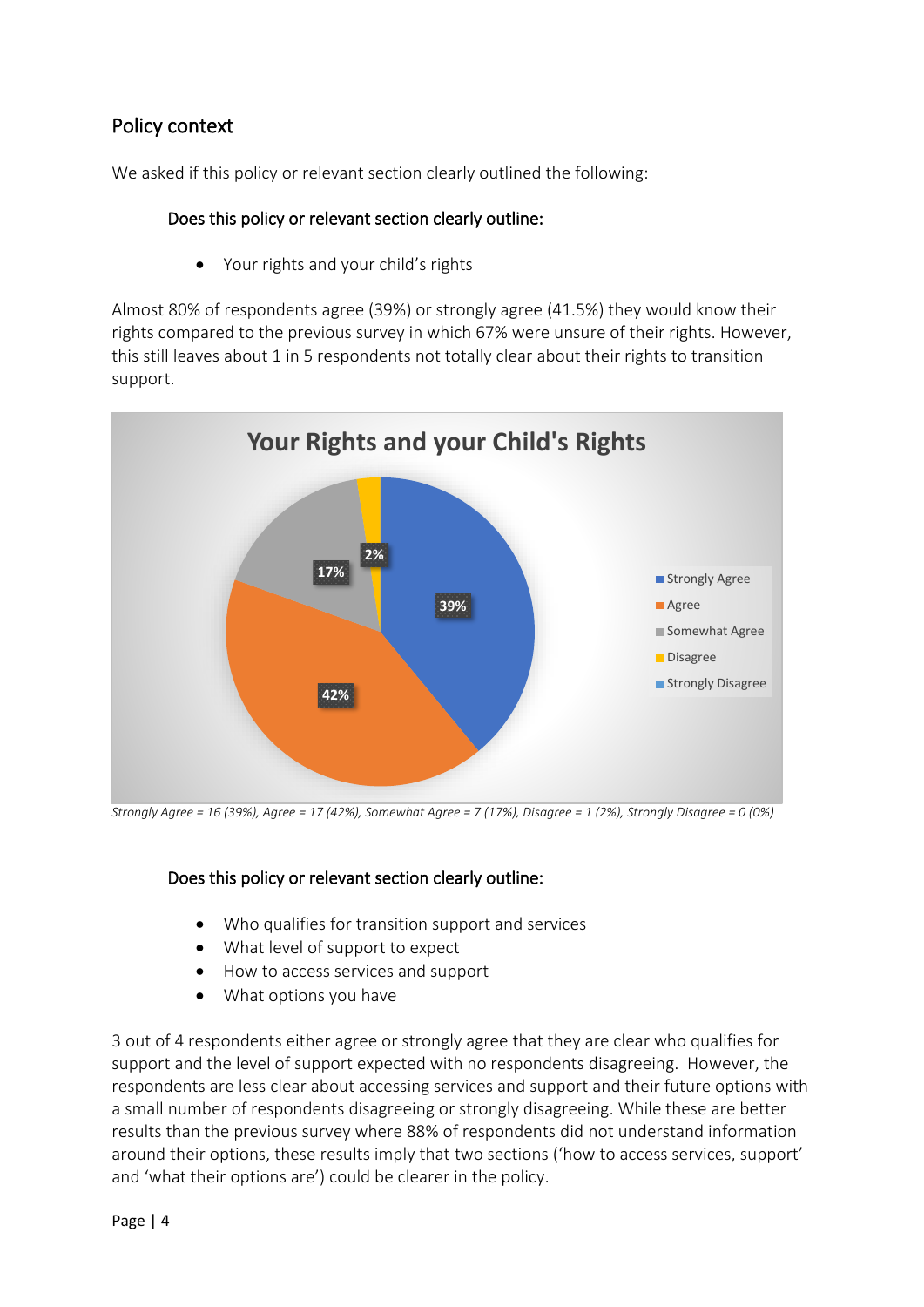

*Strongly Agree = 13 (31.7%), Agree = 18 (43.9%), Strongly Agree = 9 (22%), Agree = 21 (51.2%), Strongly Disagree = 0 (0%) Strongly Disagree = 0 (0%)*



*Somewhat Agree =10 (24.4%), Disagree = 0 (0%), Somewhat Agree =10 (24.4%), Disagree = 1 (2.4%),* 



*Strongly Agree = 10 (24.4%), Agree = 17 (41.5%), Strongly Agree = 11 (26.8%), Agree = 17 (41.5%), Strongly Disagree = 1 (2.4%)* 



**27%**

Strongly Agree

Somwhat Agree

Strongly Disagree

**Agree** 

**Disagree**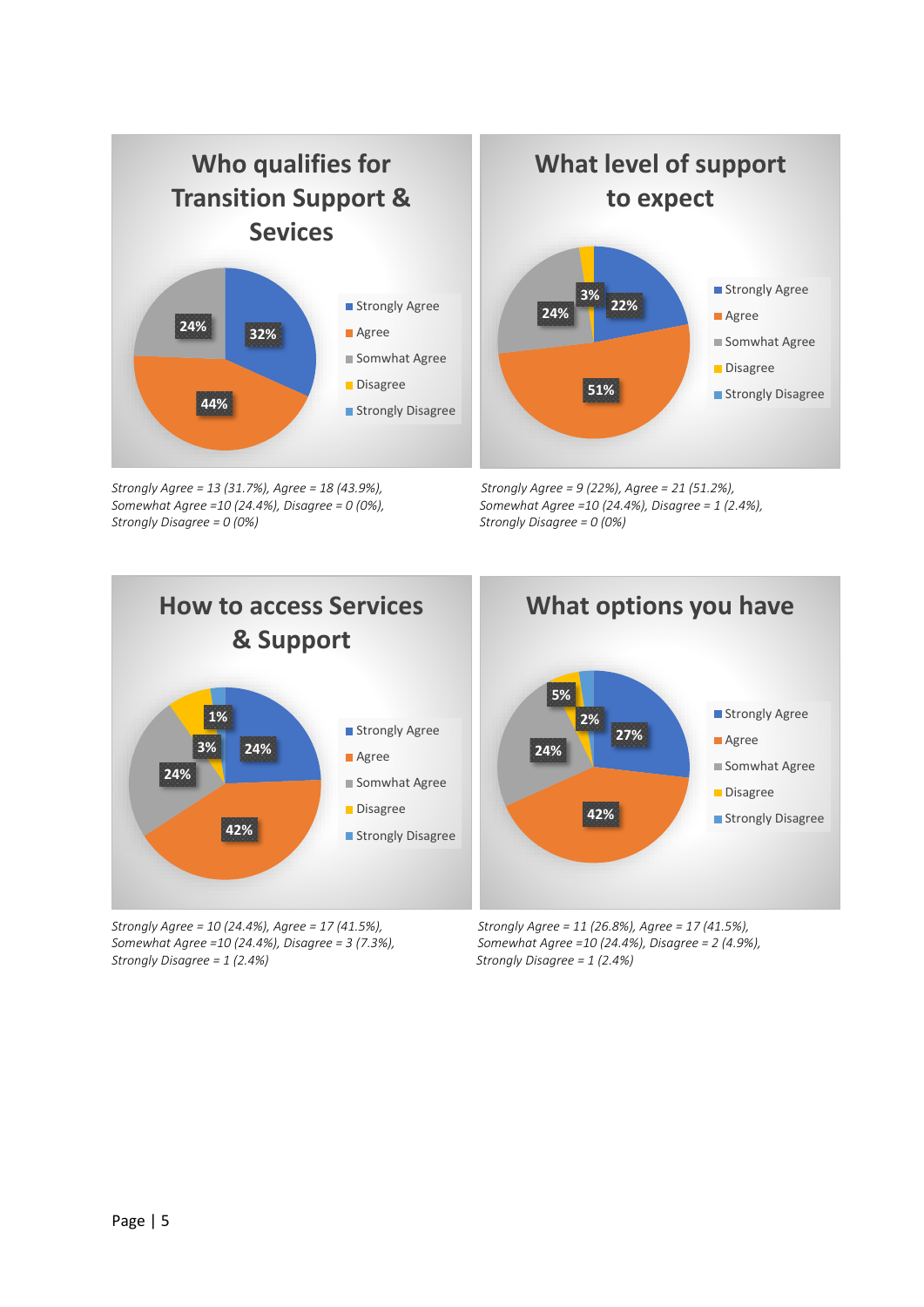#### Does this policy or relevant section clearly outline:

- What will happen during the process
- Who should be involved in the process

The majority of respondents agree (41.5%) or strongly agree (31.7%) that they understood what would happen during the transition process and who would be involved with no one disagreeing. Nonetheless a quarter of respondents are only somewhat clear about the processes as outlined in the policy leaving the potential to review these sections to provide more clarity.



*Strongly Agree = 11 (26.8%), Agree = 19 (46.3%), Strongly Agree = 13 (31.7%), Agree = 17 (41.5%), Somewhat Agree = 11 (26.8%), Disagree = 0 (0%), Somewhat Agree =11 (26.8%), Disagree = 0 (0%), Strongly Disagree = 1 (0%) Strongly Disagree = 0 (0%)*

#### Does this policy or relevant section clearly outline:



• Timescales in the process

Similar to the results in the process, all respondents are at least somewhat clear about the timescales.

*Strongly Agree = 10 (25%), Agree = 19 (47.5%), Somewhat Agree = 11 (27.5%), Disagree = 0 (0%), Strongly Disagree = 0 (0%)*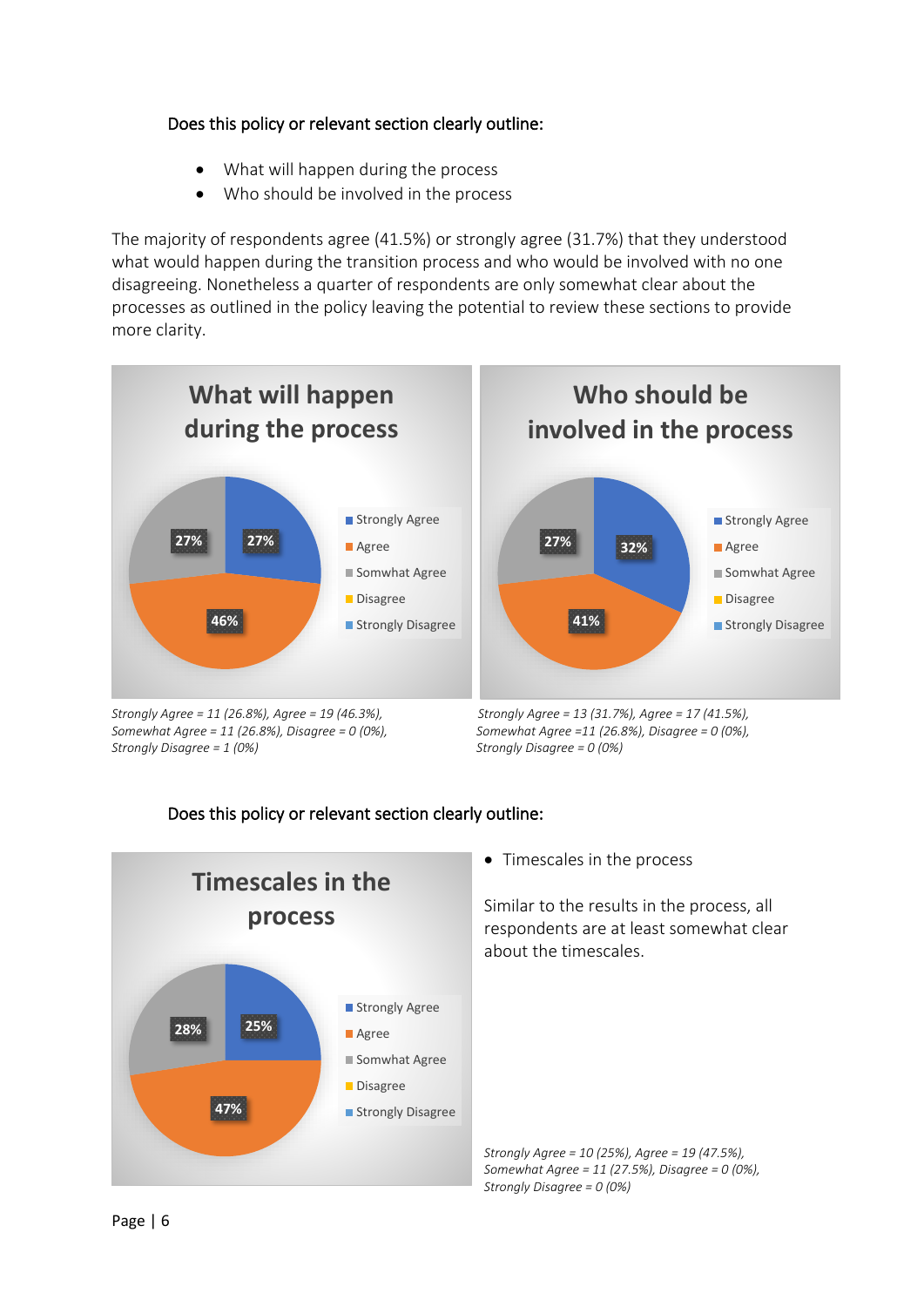#### Does this policy or relevant section clearly outline:



• Funding arrangements and agreements

Compared to the sections on the processes and timescales in which around 73% of respondents agree that the policy is clear, 10% less respondents agree that information on funding is clear with almost 30% being only somewhat clear, 2 respondents disagreeing and 1 respondent strongly disagreeing. This section should be reviewed to provide more clarity.

*Strongly Agree = 10 (24.4%), Agree = 16 (39%), Somewhat Agree = 12 (29.3%), Disagree = 2 (4.9%), Strongly Disagree = 1 (2.4%)* 

The survey asked, 'Is there any other topic which you think should be covered in the policy?'

Only 2 respondents provided additional information, and no one provided additional comments on any of the questions above.

We asked, 'If the policy is approved and implemented as described, would you feel that you and your child have been:

- Included
- Respected

According to the previous survey, over half of the respondents did not feel included (58%) nor respected (54%); and no one (0%) felt fully supported. Encouragingly, the re-drafted policy has given the respondents better hope for feeling fully included (63.4%) and respected (70.7%). However, almost a quarter still feel they would only be partially included (26.8%) and respected (22%). More concerning is that almost 1 in 10 would still not feel included at all (9.8%) and a smaller percentage (7.3%) not respected.

While the majority of responses anticipated a positive experience of being included and respected, the positive response rate was lower than the positive response rate to the clarity of the policy, particularly for feeling fully included. These results show the respondents, while indicating that the policy is clear, do not completely align their anticipated personal experience when the policy is implemented for them or their young person. This discord between the policy and implementation is perhaps an area to be explored further.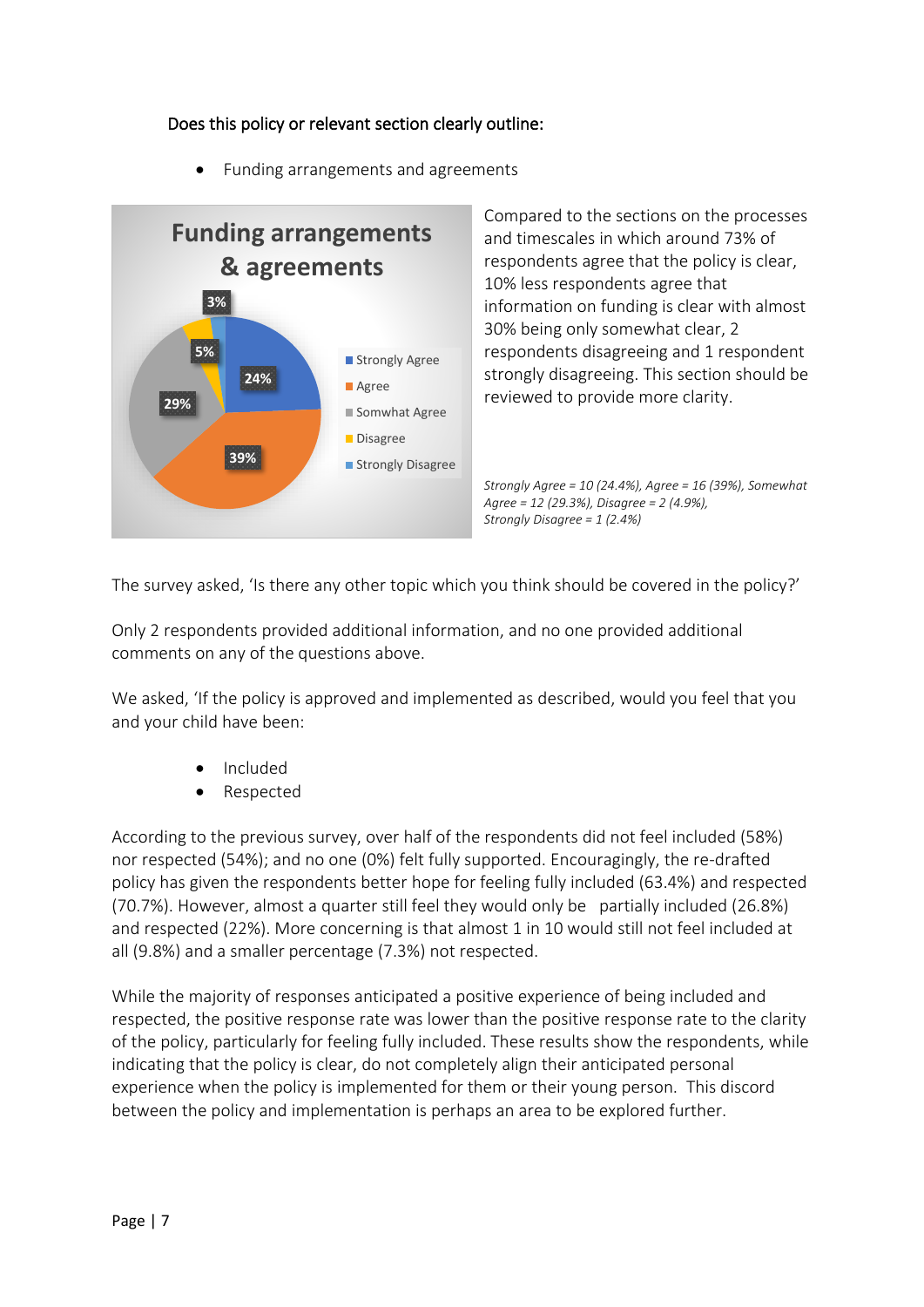

*Not at all = 4 (9.8%) Not at all = 3 (7.3%)* 

Our final question was, *'If the policy is approved and implemented as described, would you feel that you and your child would get the appropriate outcomes to support your child transitioning into adulthood?'*

7 out of 10 respondents (70.7%) now feel that they would get appropriate outcomes to support their child during transition. Compared to the previous survey where almost the same percentage (73%) stated they received an unsatisfactory outcome; this revised policy indicates that improved outcomes may be achieved for young people who are transitioning into adulthood.



*Fully = 29 (70.7%), Partially = 9 (22%), Not at all = 3 (7.3%)*